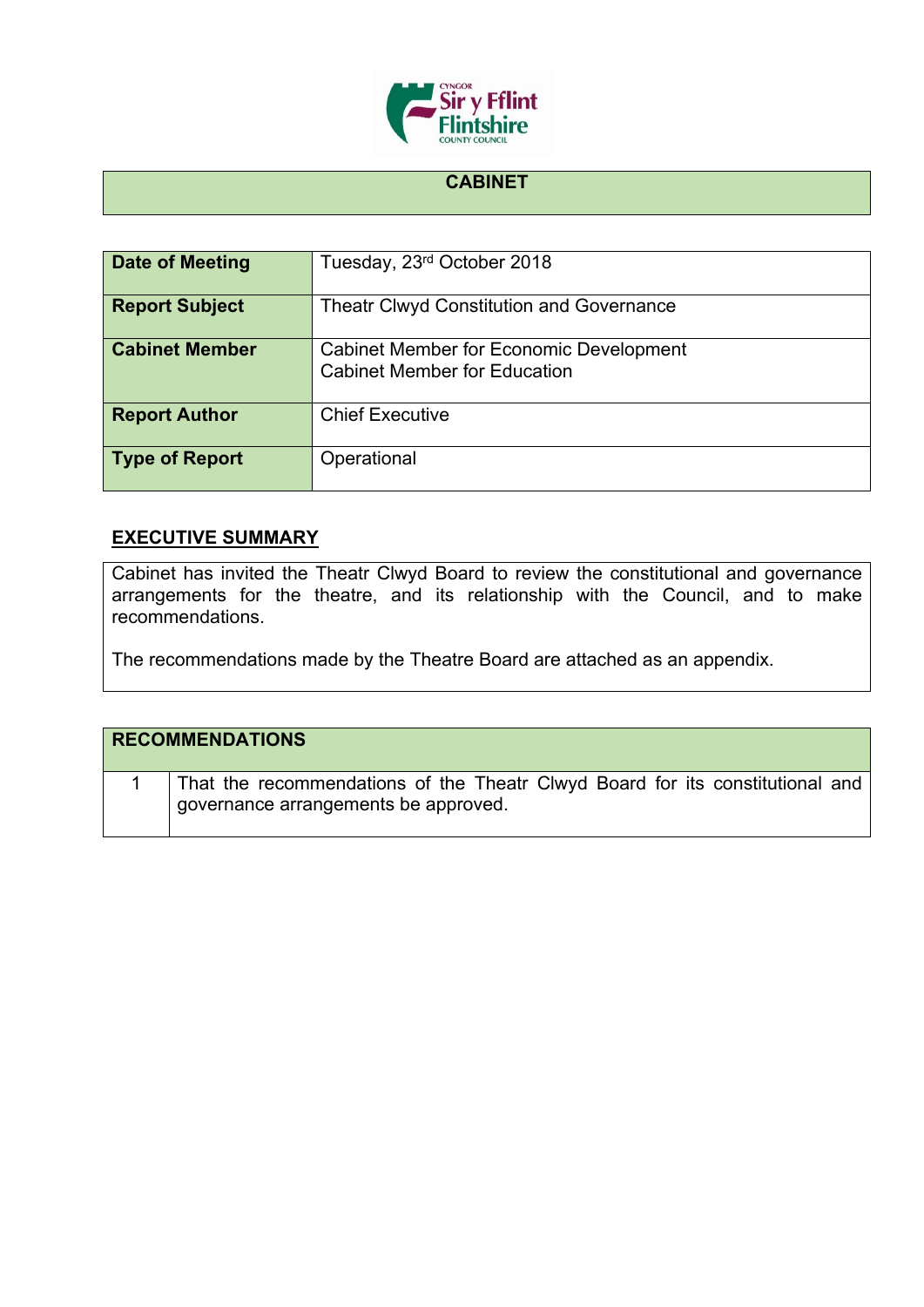## **REPORT DETAILS**

| 1.00 | THE CONSTITUTION AND GOVERNANCE OF THEATR CLWYD                                                                                                                                                                                                                                                                                                                                                                                                                                                                                   |
|------|-----------------------------------------------------------------------------------------------------------------------------------------------------------------------------------------------------------------------------------------------------------------------------------------------------------------------------------------------------------------------------------------------------------------------------------------------------------------------------------------------------------------------------------|
| 1.01 | The constitutional and governance arrangements for Theatr Clwyd, which is wholly<br>owned by the Council, are dated and are in need of review. With the agreement of<br>the Council the composition of the Theatr Clwyd Board has been rebalanced<br>between the number of Council appointed and the number of independent<br>members. A number of independent members have been recruited through a<br>public and competitive process, to complement the Council-appointed members<br>(elected Members and the Chief Executive). |
| 1.02 | The new Board, which has now settled following an induction period, has reviewed<br>its constitutional and governance arrangements as invited. The recommendations<br>of the Board, as approved at its September meeting, are set out in the appendix.                                                                                                                                                                                                                                                                            |
| 1.03 | These constitutional and governance arrangements, once approved and adopted,<br>will be included in constitution of the Council.                                                                                                                                                                                                                                                                                                                                                                                                  |

| $\boxed{2.00}$ | <b>RESOURCE IMPLICATIONS</b> |
|----------------|------------------------------|
| 2.01           | <b>None</b>                  |

| 3.00 | <b>CONSULTATIONS REQUIRED / CARRIED OUT</b>                                                                                                                            |
|------|------------------------------------------------------------------------------------------------------------------------------------------------------------------------|
| 3.01 | The Theatr Clwyd Board, senior officers of the Theatr and the Council, and the Arts<br>Council of Wales have been consulted in the compilation of the recommendations. |

| 4.00 | <b>RISK MANAGEMENT</b>                                                                                                                       |  |  |  |  |  |
|------|----------------------------------------------------------------------------------------------------------------------------------------------|--|--|--|--|--|
| 4.01 | Formal arrangements, as proposed, will reduce the risks of any failure in<br>governance, or non-compliance with constitutional requirements. |  |  |  |  |  |

| 5.00 | <b>APPENDICES</b>                                       |
|------|---------------------------------------------------------|
| 5.01 | Appendix 1 – Recommendations of the Theatr Clwyd Board. |

| 6.00 | LIST OF ACCESSIBLE BACKGROUND DOCUMENTS       |
|------|-----------------------------------------------|
| 6.01 | <b>Previous Cabinet and Council reports</b>   |
|      | Reports and Minutes of the Theatr Clwyd Board |